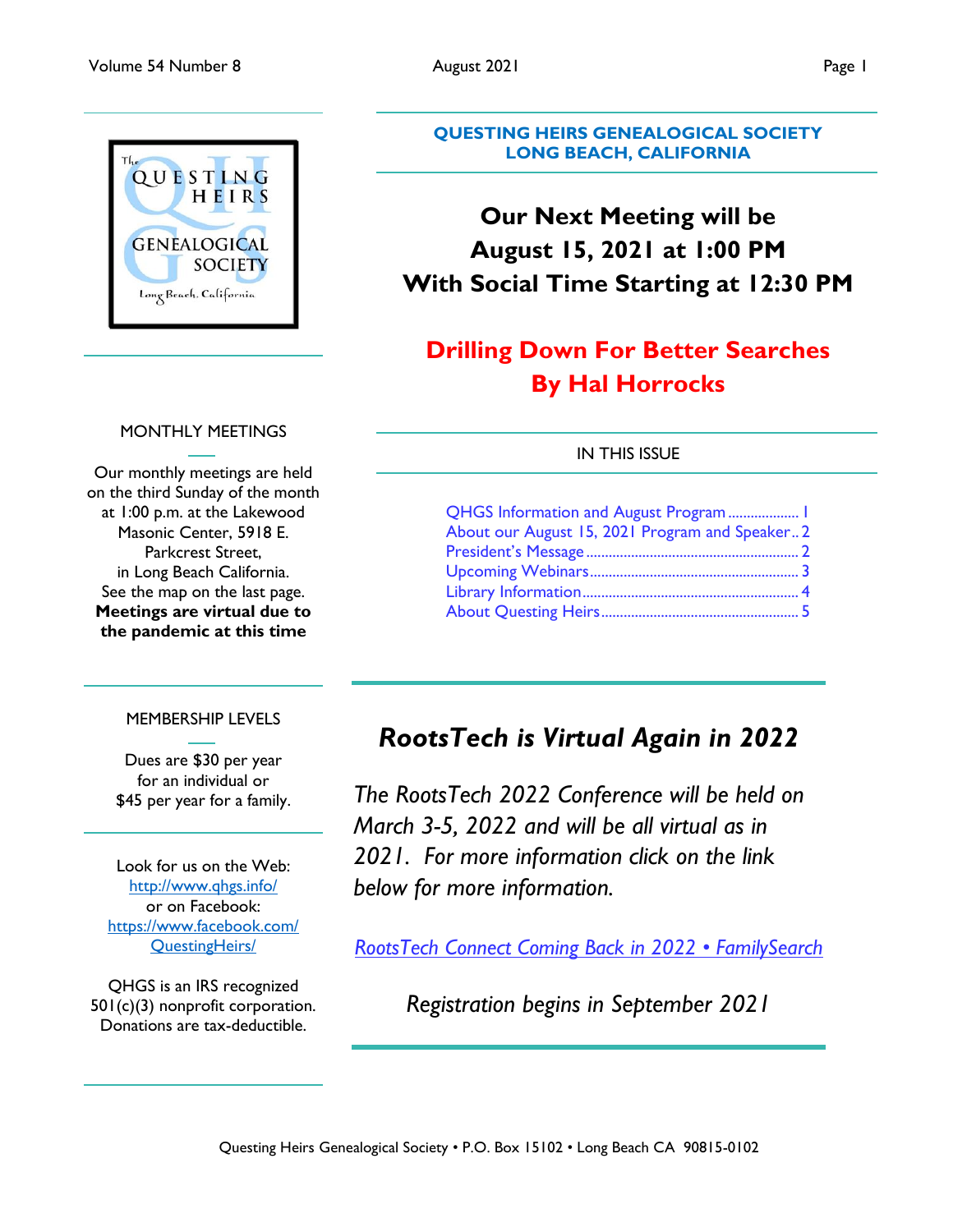# **August Speaker**

## **Drilling Down For Better Searches by Hal Horrocks**

<span id="page-1-0"></span>A native of Long Beach and a 50 year Orange County resident currently living in Costa Mesa, Hal Horrocks is a professional genealogist, teacher, author, and lecturer and has been doing family research for over 25 years.

He is a member of several professional genealogical associations and is the immediate past president of the Orange County California Genealogical Society (OCCGS) headquartered at the Huntington Beach Central Library.



Hal is a graduate of CSULB. He has been lecturing to genealogical and other societies for the last 15 years on a range of subjects that include why people get involved in genealogy to conducting research in early England.

# **QHGS President's Message**



Our meeting at Heartwell Park was very much needed last month. We had fifteen members and two visitors attend. It was nice to welcome back Susan Roberge who renewed her membership and meet our two visitors - Larry Jett and Jeff Transue who are spouses of our members Beverly and Diana.

We have missed many people who have not joined us on Zoom so it was nice to see Tina Yanis, our Director of Hospitality.

We all shared a new discovery in our research this year. I shared that with the help of an Italian researcher, I now have names of my third great grandparents.

The board has decided to continue our monthly meetings on Zoom for the rest of 2021 due to the unknown future with the Delta variant. We will assess for 2022 and keep you posted.

Check our Facebook page frequently for breaking news on free access to sites and other genealogical interests.

If you have any questions, concerns, ideas or suggestions, please let me know. You can find my contact information in the member directory or email me at questingheirs $@g$ gmail.com.

Christina "Tina" McKillip

#### **NOTICE**

Questing Heirs is currently accepting nominations for the Secretary seat on the Board of Directors for 2022. Must be able to attend board meetings, take minutes, pick up the mail at the PO Box and distribute the mail to other board members. Please email your interest to [questingheirs@gmail.com.](mailto:questingheirs@gmail.com) Term begins on January 1, 2022.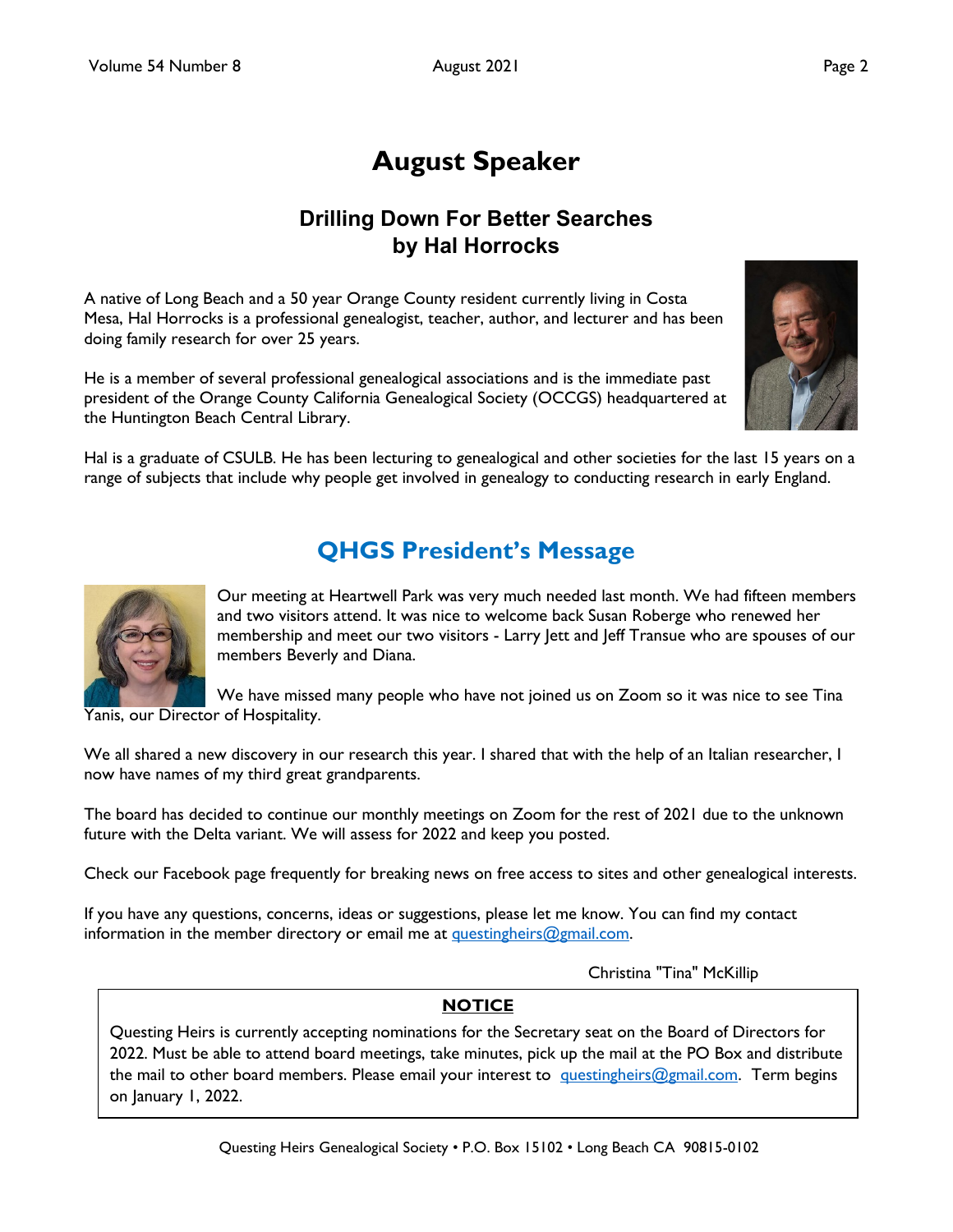# **Upcoming Webinars**

# <span id="page-2-0"></span>**Legacy Family Tree Free Webinars**

[Legacy Family Tree Webinars : Upcoming Webinars](https://familytreewebinars.com/upcoming-webinars.php) (Click on the above link to register for any of the webinars below)

**Burying the Body in England** by **[Helen V. Smith](https://familytreewebinars.com/helensmith)** Tue, Aug 03, 2021 at 7 PM PDT

**Freedmen's Bureau Labor Contracts** by [Bernice Bennett](https://familytreewebinars.com/bernicebennett) Fri, Aug 06, 2021 at 11 AM PDT

**New tools for DNA Matches research by [Ran Snir](https://familytreewebinars.com/ransnir)** Tue, Aug 10, 2021 at 11 AM PDT

**Introduction to Researching Your Mississippi Ancestors** by [Angela Walton-Raji](https://familytreewebinars.com/angelawaltonraji) Wed, Aug 11, 2021 at 11 AM PDT

**Standards for Genealogical Documentation** by [Tom Jones, PhD, CG](https://familytreewebinars.com/tomjones) Tue, Aug 17, 2021 at 5 PM PDT

Using Zotero to Organize and Annotate Your Family History... by Colleen Robledo Greene,

[MLIS](https://familytreewebinars.com/colleengreene) Wed, Aug 18, 2021 at 11 AM PDT

**Early Ontario Research** by **[Janice Nickerson](https://familytreewebinars.com/janicenickerson)** Fri, Aug 20, 2021 at 11 AM PDT

**The New Family Tree and Relationship Diagram** by [Uri Gonen](https://familytreewebinars.com/urigonen) Tue, Aug 24, 2021 at 11 AM PDT

Fire, Water, and the 1890 U.S. Census; Researching Beyond... by **Elizabeth Williams Gomoll**,

[CG](https://familytreewebinars.com/elizabethgomoll) Wed, Aug 25, 2021 at 11 AM PDT

**10 Ways to Find Your Native American Ancestor Using Y, Mitochondrial and Autosomal DNA** by [Roberta Estes](https://familytreewebinars.com/robertaestes) Wed, Aug 27, 2021 at 11 AM PDT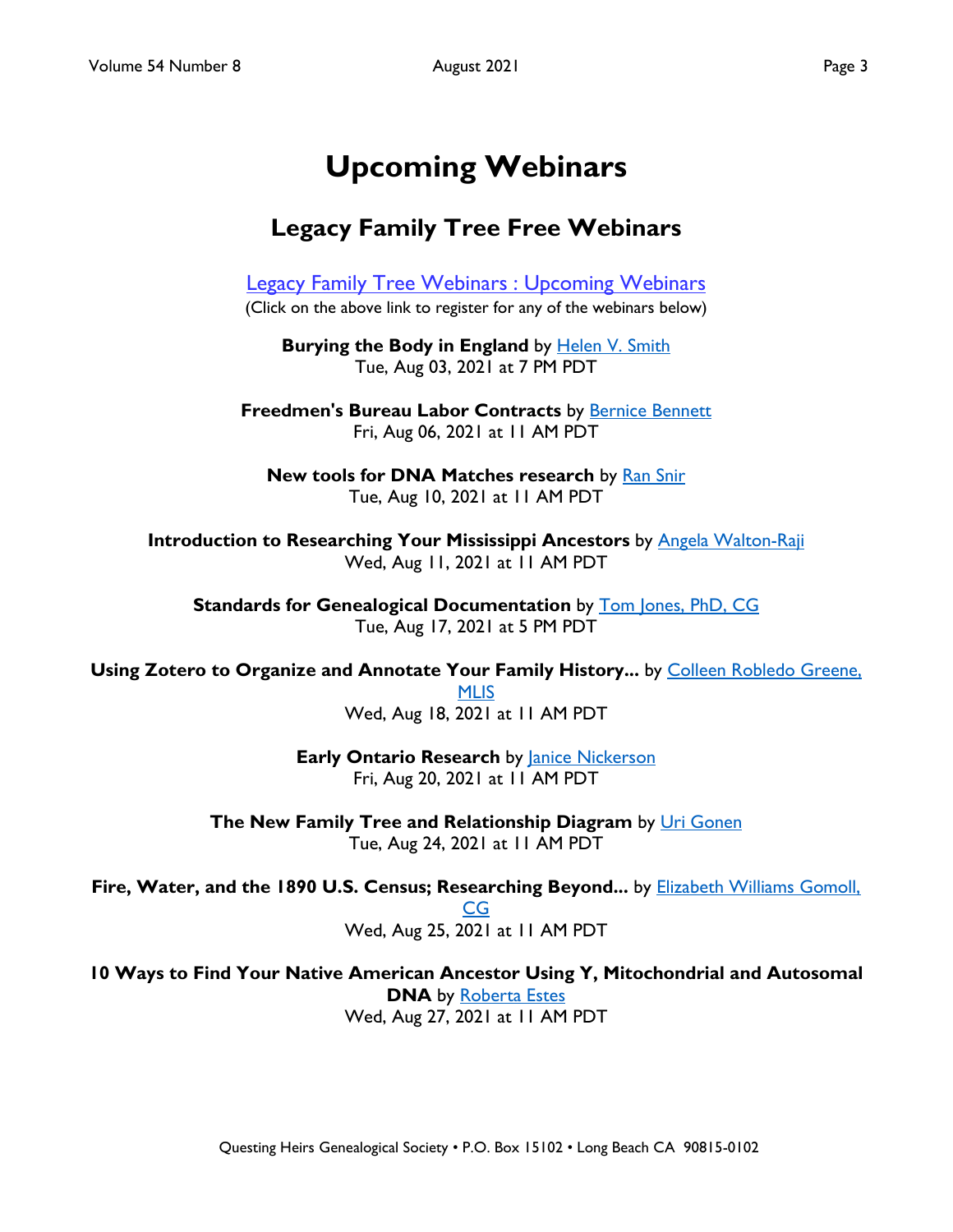# **Library News**

<span id="page-3-0"></span>Did you know that the Long Beach Public Library has made the library edition of Ancestry available to members for free? Special thanks to Bob Prager who has provided us with the information on how to access the database below.

### **Instructions from the Long Beach Public Library**

**(from [https://www.longbeach.gov/library/news/ancestry-from-home/\)](https://www.longbeach.gov/library/news/ancestry-from-home/)**

- 1. Log into your library account with your library card number and pin. (Note -- my card is so old I wasn't issued a PIN, but it took the last 4 digits of my phone number.)
- 2. Click the Ancestry link in the bottom right corner. (At least initially, this brought me to another Ancestry login page, but going back and forth, eventually it opened.)
- 3. Click 'Begin Searching' to begin your research.

This edition of Ancestry allows searching for foreign (i.e., non-US) documents, so if you don't have a World subscription to Ancestry, it can be very helpful.

The Orange County Public Library offers even more! Once you log in with your card number and PIN, there's a linked list of genealogical sources at <https://ocpl.org/elibrary/genealogy/online-resources> , and, in addition to Ancestry Library Edition, they offer the Fold3 Library Edition.

These databases won't allow you to build a tree, but documents you discover can be saved to your computer, and access is free. (The price is right!)